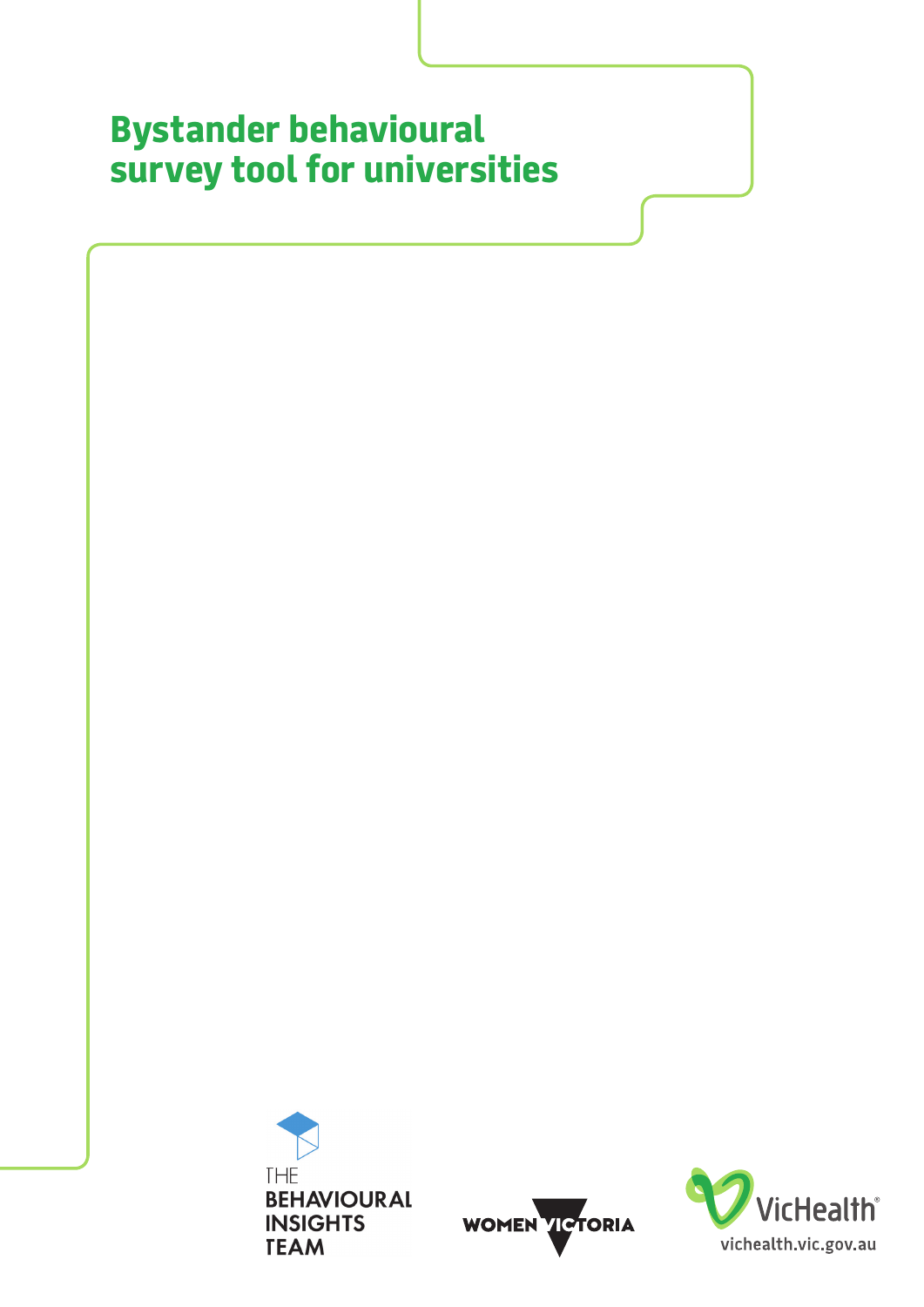# **Using this survey tool**

The Behavioural Insights Team developed this tool to understand sexism and sexual harassment within a university context. You can use this survey to get insights on the sexism and sexual harassment happening on your campus now.

This survey is designed to:

- identify the social norms around responses to sexism and sexual harassment on campus;
- measure the level of sexism and sexual harassment being witnessed;
- measure how often bystanders take action when sexism and sexual harassment are witnessed.

This tool was used in a randomised controlled trial conducted at the University of Melbourne. The trial found that emails emphasising the social norms on campus led to an increase in bystander action against sexism and sexual harassment among staff and students.

If you are running an intervention on campus, we strongly recommend that you ask the students and staff taking part to complete this survey twice:

- Prior to the intervention, to gather information about the university context and student experiences of sexism and sexual harassment, social norms data (see email campaign guide for an explanation of social norms) and if evaluating your campaign, baseline data to use as a comparison point for your intervention. The first survey should contain only questions 1—37.
- Following your intervention, to evaluate the impact of your campaign (e.g. at least six to eight weeks after it has finished). The second survey should include all questions from 1—41, including the final four evaluation questions.

Evaluating the impact of an intervention such as an email campaign will help you assess how participants felt about taking part in the intervention, and how their attitudes and behaviours changed as a result. The lessons learned can be applied to future campaigns.

# **If you intend to carry out any research that collects data on campus experiences, please ensure that you obtain approval from your university's Human Research Ethics Committee.**

# **Overview of the questions**

The first 13 questions of this survey tool collect demographic information. The next 24 questions of this survey tool collect information about the kind of sexist and sexually harassing behaviours that participants have witnessed on campus, and the different types of bystander action they have taken after witnessing these behaviours. The final four questions collect information about the participants' experience and response to the intervention, and can be used to help you evaluate the impact of the intervention.

# **Limitations of this survey tool**

We have published this tool so it can be used in future research in this area. It provides a way for universities to understand the issues they face, and to evaluate the impact of any interventions or policies in the bystander action context. However, we also note that this survey was designed specifically for the purpose of a single trial and has not been validated beyond face validity.

If others wish to use this as a wider tool we would advocate that the validity of the measure is tested further. Such validation was outside of the scope of the project for which this tool was developed.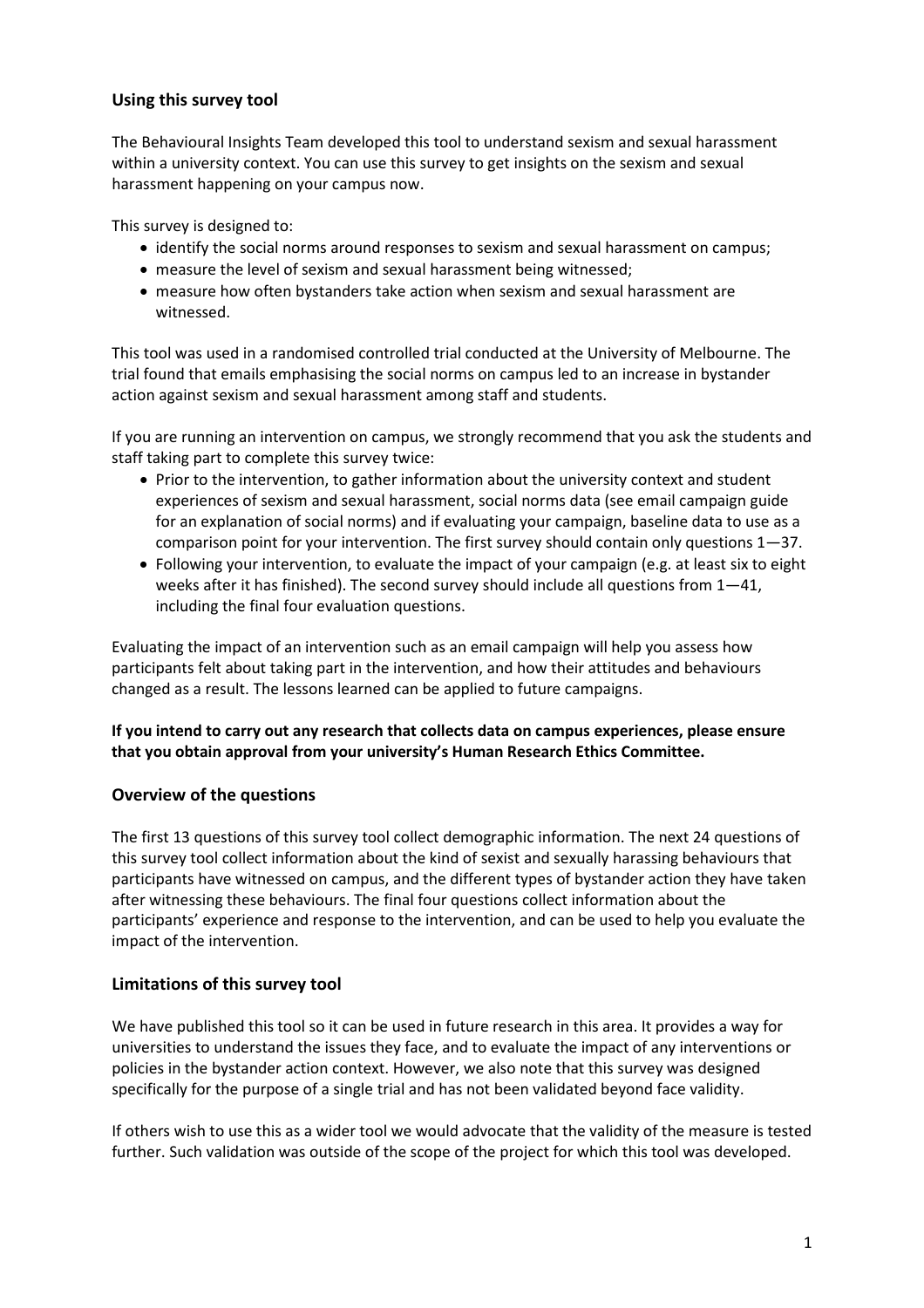# **[support messaging to be repeated throughout survey]**

If you are experiencing distress in this survey, or have experienced any of these behaviours (or know someone who has), please speak to someone:

- on campus at [supply university details here]
- at Victorian Centres Against Sexual Assault (casa.org.au or 03 9635 3600) [or insert relevant support organisation]
- at 1800 RESPECT (1800respect.org.au or 1800 737 732) [or insert relevant support organisation]

# **A BIT ABOUT YOU**

- 1. What was your age at your last birthday?
- 2. At which faculty are you a student or staff member?
	- *a. for example Medicine*
	- *b. for example Science*
	- *c. for example Arts*
	- *d. for example Other*
- 3. Which campus do you attend? Please select all campuses you study or work at.
	- *a. for example location #1*
	- *b. for example location #2*
	- *c. for example location #3*
	- *d. for example location #4*
- 4. On which campus do you spend the majority of your time?
	- *a. for example location #1*
	- *b. for example location #2*
	- *c. for example location #3*
	- *d. for example location #4*
- 5. Are you currently enrolled as an undergraduate student, postgraduate student, academic staff or professional staff? Please select all that apply.
	- a. Undergraduate
	- b. Postgraduate
	- c. Academic staff
	- d. Professional staff
- 6. If you are a student, are you a domestic or international student?
	- a. Domestic student
		- b. International student
		- c. Not a student
- 7. In which year did you start your current role or degree?
- 8. Are you currently working or studying on a full-time or part-time basis?
	- a. Full-time
	- b. Part-time
	- c. Casual (working)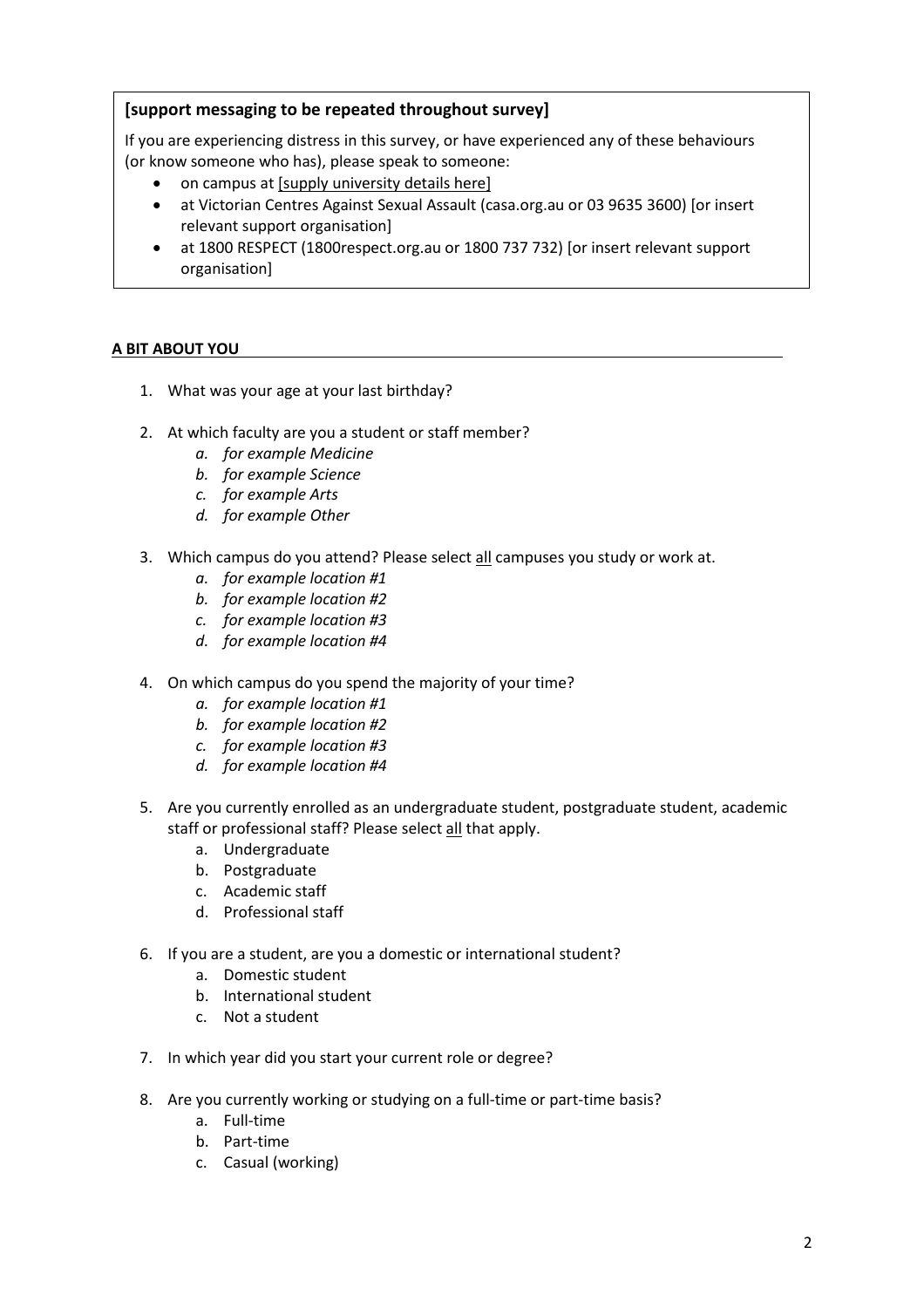- 9. How many hours a week do you spend on campus during semester (when you have classes)?
- 10. How would you best describe your gender?
	- a. Female
	- b. Male
	- c. Non-binary
	- d. Gender fluid
	- e. Transgender female
	- f. Transgender male
	- g. Another gender (please specify)
- 11. Do you identify as:
	- a. Aboriginal
		- b. Torres Strait Islander
		- c. Aboriginal and Torres Strait Islander
		- d. Neither Aboriginal nor Torres Strait Islander
		- e. Prefer not to answer
- 12. Do you have a disability?
	- a. Yes
	- b. No
	- c. Prefer not to say
- 13. Do you consider yourself to be:
	- a. Straight/Heterosexual
	- b. Gay/lesbian/homosexual
	- c. Bisexual
	- d. Asexual
	- e. Undecided/not sure/questioning
	- f. Other
	- g. Prefer not to say
	- h. Another sexuality (please specify)
- 14. In the last semester have you seen or heard of anyone at university doing one of the following things, either to you or the people around you? Has someone...
	- a. Stared at a person in a way that made them feel intimidated or uncomfortable
	- b. Made sexual comments or jokes that made another person feel uncomfortable or offended
	- c. Asked questions about someone that made them feel uncomfortable or offended
	- d. Used unwelcome physical contact, including touching, hugging, kissing and blocking someone's way
	- e. Pestered someone to go out on a date or to have sex with them
	- f. Sent inappropriate sexual emails, phone messages or social media comments
	- g. Shared private images on social media without the person's consent
	- h. Made assumptions about someone's abilities or attitudes based on their gender
	- i. Made sexist comments or jokes
	- j. Engaged in a relationship you thought was inappropriate for the university context (for example staff with a student)

>Options:

This happened to you…

You saw or heard of this happening to someone else…

You have not seen or heard of anyone at university do this in the last semester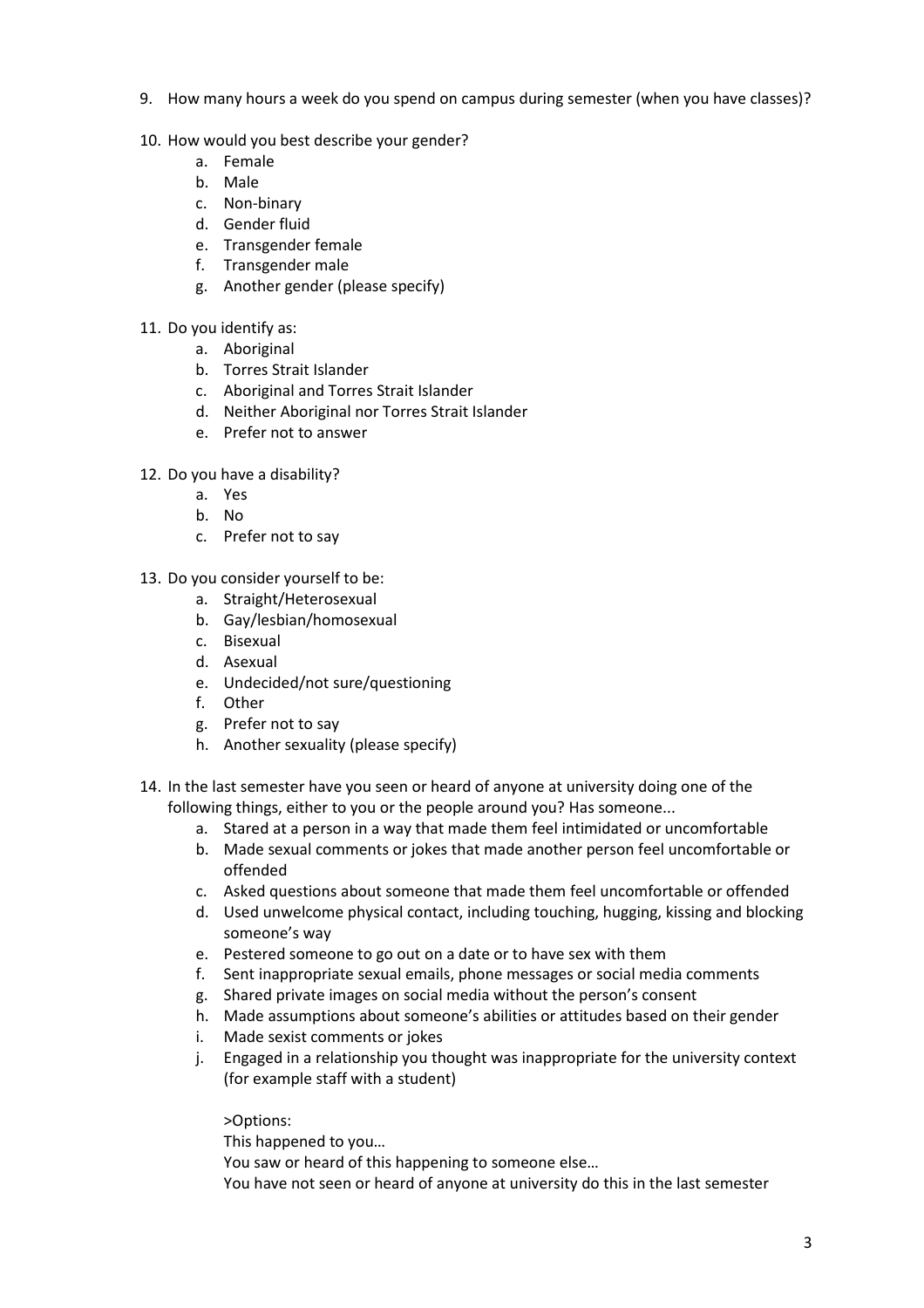- 15. When you saw or heard of this happening to someone around you, what did you do?
	- a. Stared at a person in a way that made them feel intimidated or uncomfortable
	- b. Made sexual comments or jokes that made another person feel uncomfortable or offended
	- c. Asked questions about someone that made them feel uncomfortable or offended
	- d. Used unwelcome physical contact, including touching, hugging, kissing and blocking someone's way
	- e. Pestered someone to go out on a date or to have sex with them
	- f. Sent inappropriate sexual emails, phone messages or social media comments
	- g. Shared private images on social media without the person's consent

h.

- i. Made assumptions about someone's abilities or attitudes based on their gender
- j. Made sexist comments or jokes
- k. Engaged in a relationship you thought was inappropriate for the university context (for example, staff with a student)

>Options: Did something when I saw or heard about it Did something after I saw or heard about it Planned to do something, but then didn't do it Did not do anything

### **WHAT HAPPENED**

**For the questions below, we would like to get a bit more detail about one of the incidents you saw or heard about, which you noted on the previous page. When answering the questions below, please think about the most memorable incident.**

- 16. What happened? What was it, who experienced it, when did it happen?
- 17. Did you respond in any way?
- 18. How do you feel about your response?
- 19. The 'target' is the person this happened to. Was the target's gender:
	- a. Male
	- b. Female
	- c. Non-binary
	- d. Not sure
- 20. Was the target's status:
	- a. Undergraduate
	- b. Postgraduate
	- c. Staff
	- d. Not sure
- 21. The 'perpetrator' is the person who did it. Was the perpetrator's gender:
	- a. Male
	- b. Female
	- c. Non-binary
	- d. Not sure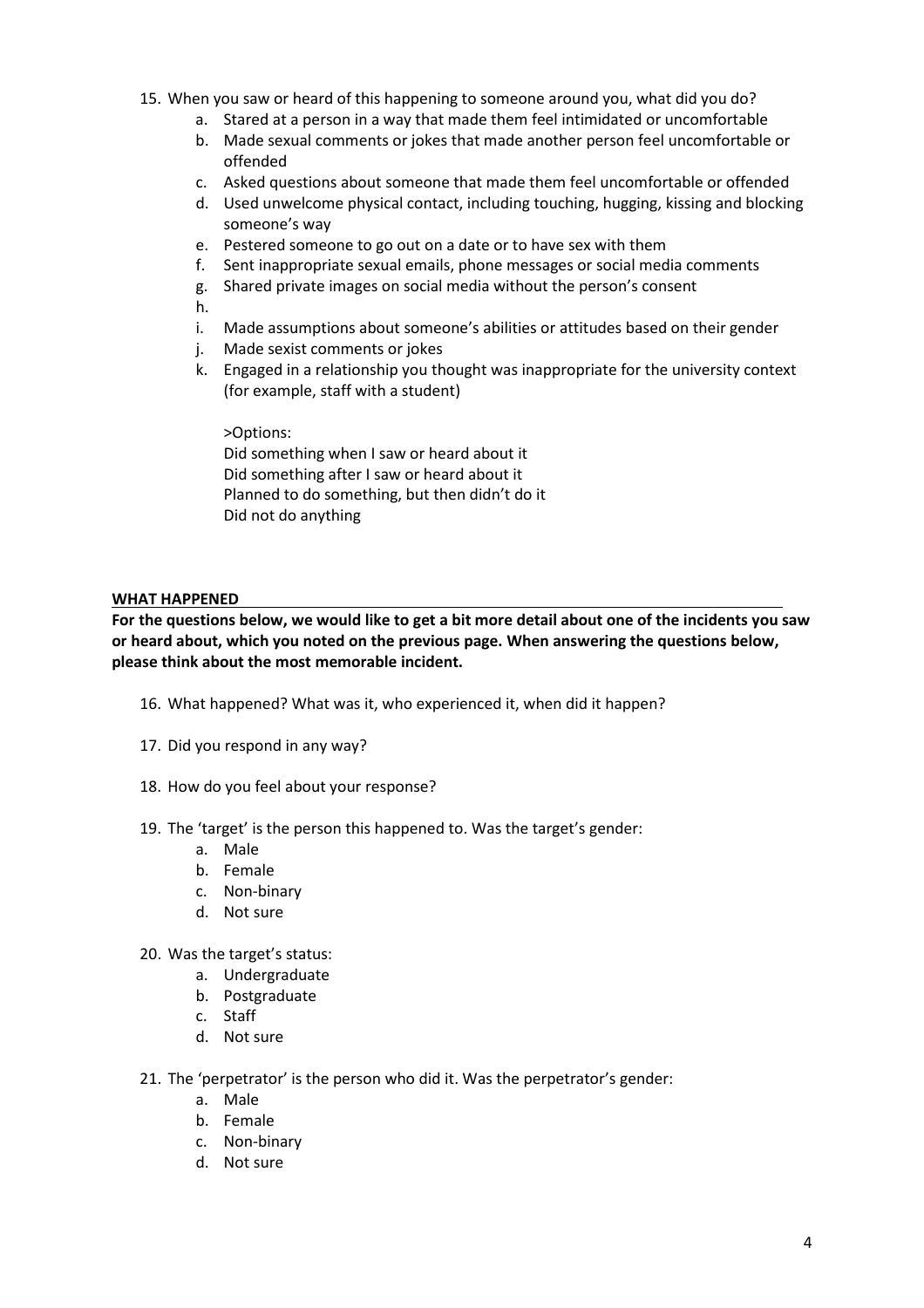- 22. Was the perpetrator's status:
	- a. Undergraduate
	- b. Postgraduate
	- c. Staff

## **ACTIONS ON CAMPUS**

#### **Please indicate whether you have engaged in any of the below in the past two months:**

- 23. I have started a conversation about sexism or gender inequality with someone (for example, in a social setting, or in a lecture)
	- a. Yes
	- b. No
- 24. I have participated in a conversation about sexism or gender inequality with someone (for example, in a social setting, or in a lecture)
	- a. Yes
	- b. No
- 25. I have started a conversation about sexual harassment with someone (for example, in a social setting, or in a lecture)
	- a. Yes
	- b. No
- 26. I have participated in a in a conversation about sexual harassment with someone (for example, in a social setting, or in a lecture)
	- a. Yes
	- b. No
- 27. I have suggested a change to a communication, an event or a policy to reduce sexism or harassment
	- a. Yes
	- b. No

### **WHAT ARE THE RIGHT ACTIONS?**

**Now we want to quickly ask about what you think members of the university community should do, when they see or hear about one of these incidents occurring.**

- 28. For each of these below, what do you think a member of the university community should do, if they saw or heard about someone...
	- a. Stared at a person in a way that made them feel intimidated or uncomfortable
	- b. Made sexual comments or jokes that made another person feel uncomfortable or offended
	- c. Asked questions about someone that made them feel uncomfortable or offended
	- d. Used unwelcome physical contact, including touching, hugging, kissing and blocking someone's way
	- e. Pestered someone to go out on a date or to have sex with them
	- f. Sent inappropriate sexual emails, phone messages or social media comments
	- g. Shared private images on social media without the person's consent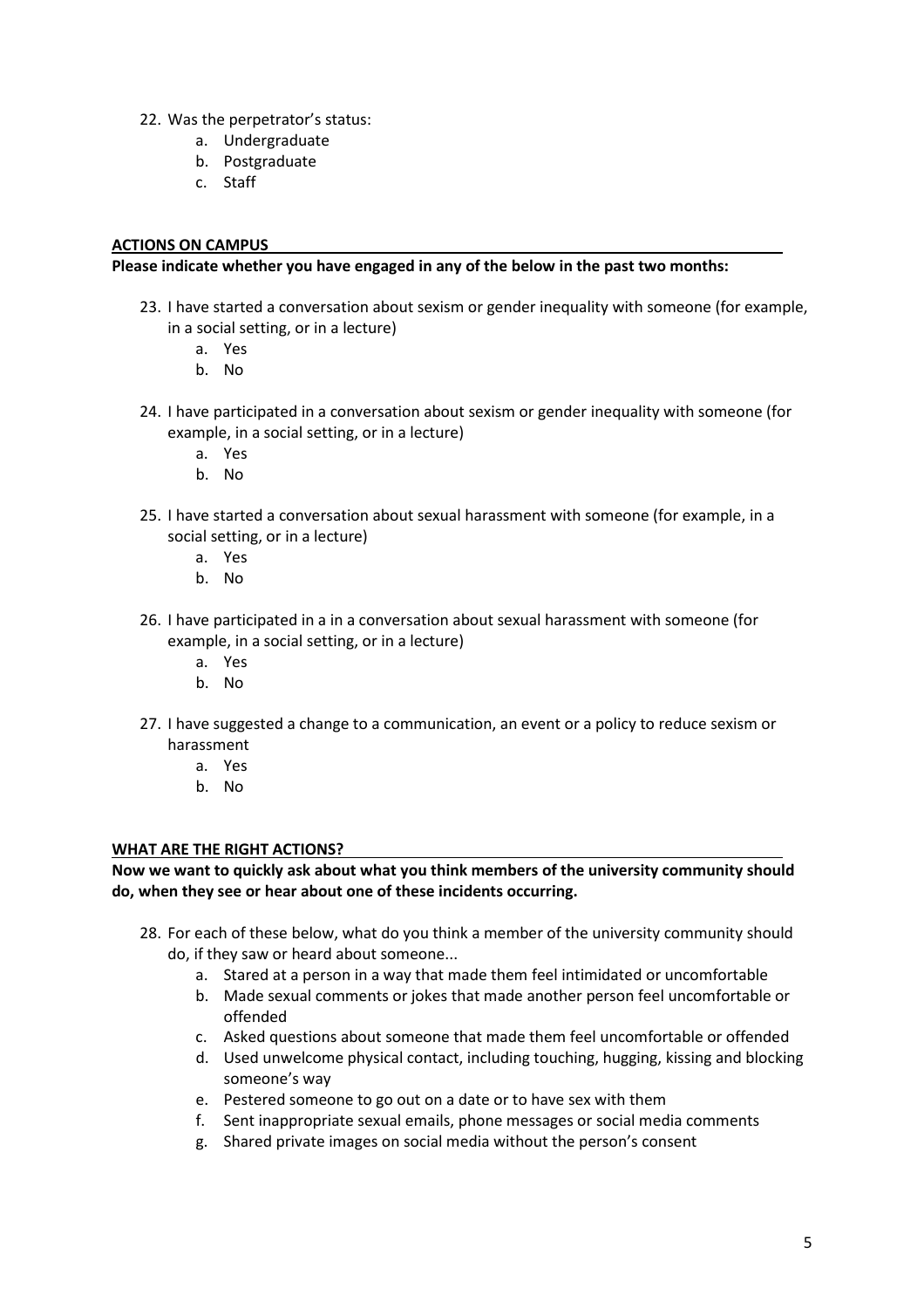- h. Made assumptions about someone's abilities or attitudes based on their gender
- i. Made sexist comments or jokes
- j. Engaged in a relationship you thought was inappropriate for the university context (for example, staff with a student)

>Options:: No action is needed Some form of action is needed

## **WHAT EXACTLY SHOULD THEY DO?**

## **For those incidents that you thought required some action, what's appropriate for a member of the university community to do?**

29. What would be appropriate at the time?

- a. Stared at a person in a way that made them feel intimidated or uncomfortable
- b. Made sexual comments or jokes that made another person feel uncomfortable or offended
- c. Asked questions about someone that made them feel uncomfortable or offended
- d. Used unwelcome physical contact, including touching, hugging, kissing and blocking someone's way
- e. Pestered someone to go out on a date or to have sex with them
- f. Sent inappropriate sexual emails, phone messages or social media comments
- g. Shared private images on social media without the person's consent
- h. Made assumptions about someone's abilities or attitudes based on their gender
- i. Made sexist comments or jokes
- j. Engaged in a relationship you thought was inappropriate for the university context (for example, staff with a student)

### >Options:

Giving the person who did it a disapproving look Telling off the person who it in a joking way Silencing the conversation, not responding, or changing the subject Openly challenging the behaviour Wait to act later

# 30. What would be appropriate afterwards?

- a. Stared at a person in a way that made them feel intimidated or uncomfortable
- b. Made sexual comments or jokes that made another person feel uncomfortable or offended
- c. Asked questions about someone that made them feel uncomfortable or offended
- d. Used unwelcome physical contact, including touching, hugging, kissing and blocking someone's way
- e. Pestered someone to go out on a date or to have sex with them
- f. Sent inappropriate sexual emails, phone messages or social media comments
- g. Shared private images on social media without the person's consent
- h. Made assumptions about someone's abilities or attitudes based on their gender
- i. Made sexist comments or jokes
- j. Engaged in a relationship you thought was inappropriate for the university context (for example, staff with a student)

>Options:

Talk to the person who did it later (the 'perpetrator') Talk to the person who experienced it later (the 'target')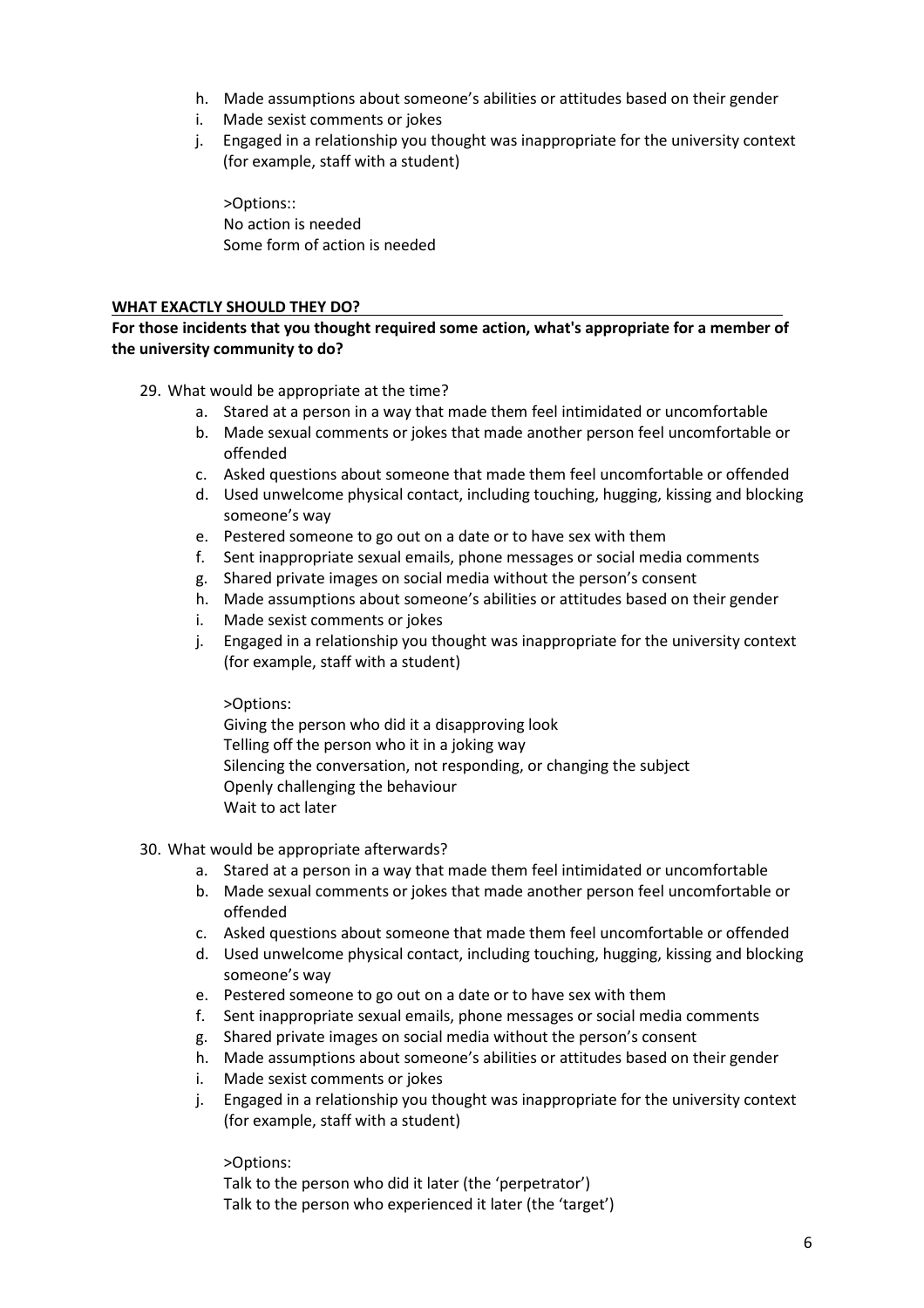Report the behaviour to someone in the university It's only appropriate to act at the time of the incident

- 31. If I saw or heard about any of the incidents discussed in this survey happening to someone I know:
	- a. I would intervene at the time I saw it
	- b. I would intervene later
	- c. I would feel confident in knowing how to intervene

>Options:

scale of 1—10 where 1 is 'definitely would not' and 10 is 'definitely would'

- 32. If I saw or heard about any of the incidents discussed in this survey happening to someone I did not know:
	- a. I would intervene at the time I saw it
	- b. I would intervene later
	- c. I would feel confident in knowing how to intervene

>Options:

scale of 1—10 where 1 is 'definitely would not' and 10 is 'definitely would'

- 33. How safe do you feel in the places listed below?
	- a. On campus
	- b. On public transport
	- c. In tutorials / lectures / labs
	- d. In university spaces such as student lounges or libraries
	- e. In university social spaces such as bars

>Options: scale of 1—5 where 1 is 'not at all safe' and 5 is 'extremely safe'

- 34. Please tell us how much you agree with the following statements:
	- a. Overall, how satisfied are you with your life?
	- b. Overall, to what extent do you feel the things you do in your life are worthwhile?
	- c. Overall how happy did you feel yesterday?
	- d. Overall, how anxious did you feel yesterday?

>Options: scale of 1—10 where 1 is 'not at all' and 10 is 'completely'

- 35. We're interested in what you think about sexism and sexual harassment on campus, and what your role in intervening after you see it should be. Please tell us how much you agree with the following statements.
	- a. It is important for all community members to play a role in reducing gender discrimination
	- b. Friends will look up to me and admire me if I intervene
	- c. Intervening might cost me friendships
	- d. I could make the wrong decision and intervene when nothing was wrong and feel embarrassed
	- e. If I intervene, people might think I'm too sensitive and am overreacting to the situation
	- f. I could get in trouble by making the wrong decision about how to intervene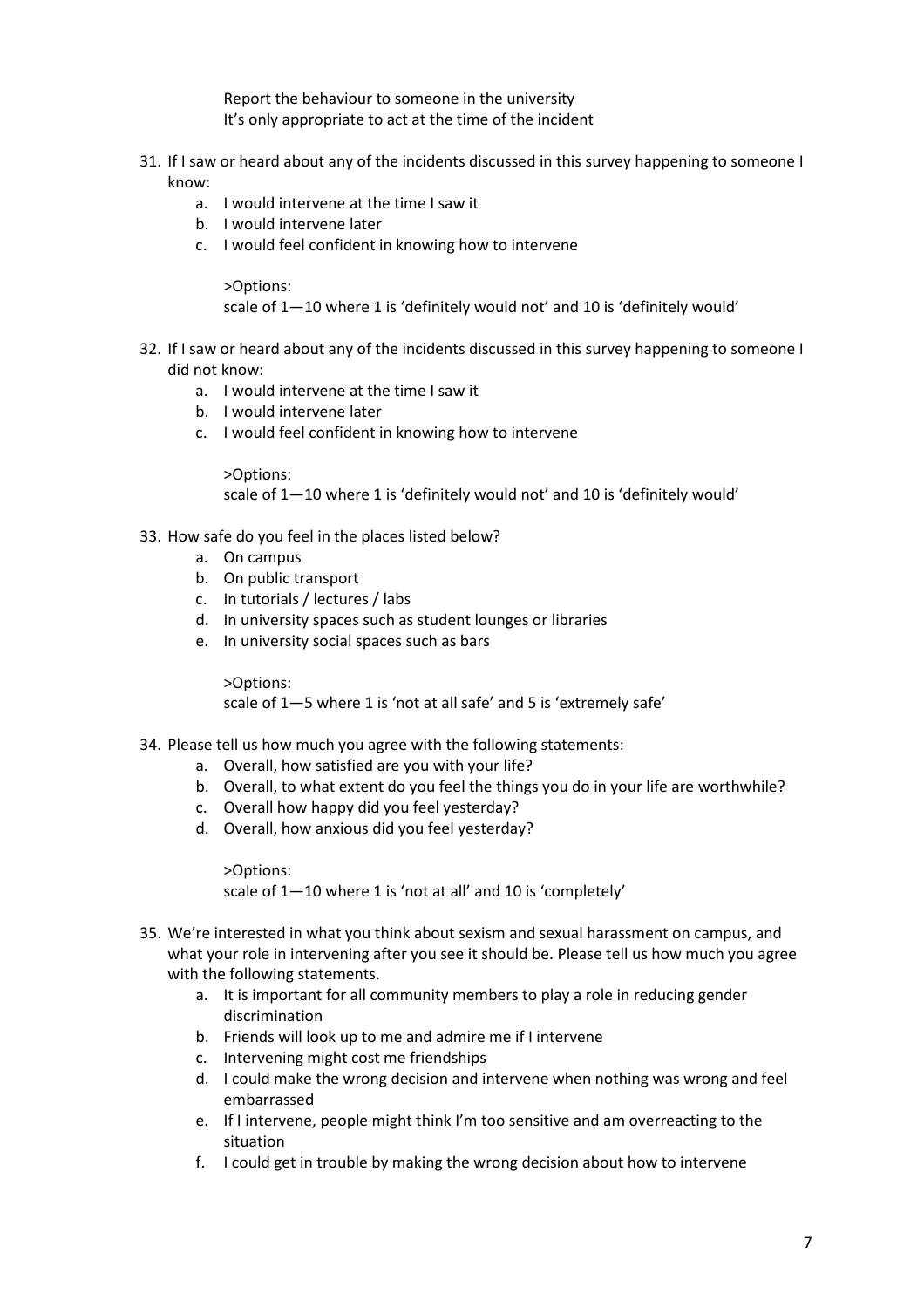- g. I don't think there's much I can do about sexual harassment on campus
- h. I don't think there's much I can do about sexism on campus
- i. I could get someone in trouble when nothing was wrong and embarrass them

>Options: scale of 1—10 where 1 is 'not at all' and 10 is 'completely'

- 36. How many hours last week did you spend on campus?
- 37. How many hours will you spend on campus next week?

#### **EVALUATION**

**Thank you for participating in this Bystander Action Campaign and for completing this survey. The aim of the following questions is to evaluate the impact of the campaign. The responses we receive will inform how we communicate with members of the university community about sexism and sexual harassment in the future.**

- 38. How do you feel about the university communicating with you about sensitive topics such as sexism and sexual harassment?
	- a. I do not ever want to be contacted by university about sensitive topics
	- b. I would prefer to be contacted by university about sensitive topics in another way, for example, through a student representative or lecturer
	- c. I am fine with being contacted by university about sensitive topics via email
- 39. Has receiving information about taking action against sexism and sexual harassment made an impact on your life? If so, how?
- 40. What were the main barriers to using insights from the information you received in your own life?
- 41. Are there other things you wish had been included in the information?